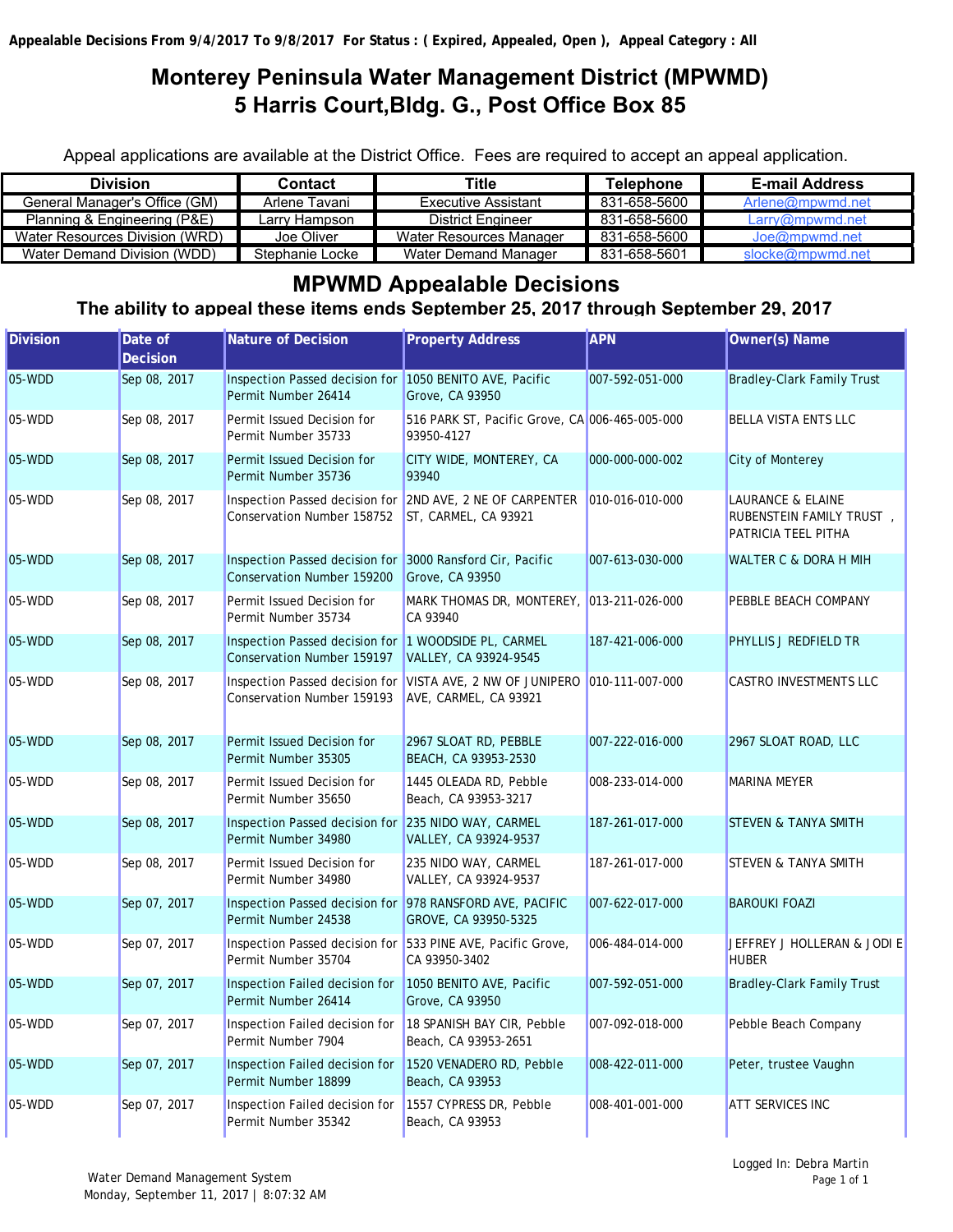## **Appealable Decisions From 9/4/2017 To 9/8/2017 For Status : ( Expired, Appealed, Open ), Appeal Category : All**

| $05-WDD$ | Sep 07, 2017 | Permit Number 31697                                                                     | Inspection Passed decision for 815 17 MILE DR, Pacific Grove, 006-621-059-000<br>CA 93950-4730 |                 | <b>LANA TANZI</b>                                          |
|----------|--------------|-----------------------------------------------------------------------------------------|------------------------------------------------------------------------------------------------|-----------------|------------------------------------------------------------|
| 05-WDD   | Sep 07, 2017 | Permit Number 31697                                                                     | Inspection Passed decision for 815 17 MILE DR, Pacific Grove, 006-621-059-000<br>CA 93950-4730 |                 | <b>LANA TANZI</b>                                          |
| 05-WDD   | Sep 07, 2017 | Permit Number 31697                                                                     | Inspection Passed decision for 815 17 MILE DR, Pacific Grove, 006-621-059-000<br>CA 93950-4730 |                 | <b>LANA TANZI</b>                                          |
| 05-WDD   | Sep 07, 2017 | Permit Number 35069                                                                     | Inspection Passed decision for 224 18TH ST, Pacific Grove, CA 006-292-008-000<br>93950-3302    |                 | Randall Carlock                                            |
| 05-WDD   | Sep 07, 2017 | Inspection Passed decision for 321 ASILOMAR AVE, PACIFIC<br>Permit Number 35336         | GROVE, CA 93950-2007                                                                           | 006-392-035-000 | <b>DAVID HUFF</b>                                          |
| 05-WDD   | Sep 07, 2017 | Inspection Failed decision for<br>Conservation Number 159186                            | 516 PARK ST, Pacific Grove, CA 006-465-005-000<br>93950-4127                                   |                 | BELLA VISTA ENTS LLC                                       |
| 05-WDD   | Sep 07, 2017 | Inspection Passed decision for 25391 QUAIL SUMMIT,<br>Permit Number 34716               | MONTEREY, CA 93940-6616                                                                        | 416-161-028-000 | MIGIRDIC & TALIN TERSAKYAN                                 |
| 05-WDD   | Sep 07, 2017 | Permit Issued Decision for<br>Permit Number 34716                                       | 25391 QUAIL SUMMIT,<br>MONTEREY, CA 93940-6616                                                 | 416-161-028-000 | MIGIRDIC & TALIN TERSAKYAN                                 |
| 05-WDD   | Sep 07, 2017 | Permit Issued Decision for<br>Permit Number 35702                                       | 833-851 Wainwright, CA 93940 001-372-022-000                                                   |                 | JONATHAN RASMUSSEN                                         |
| 05-WDD   | Sep 07, 2017 | Permit Issued Decision for<br>Permit Number 35700                                       | 833-851 Wainwright, CA 93940 001-372-022-000                                                   |                 | <b>JONATHAN &amp; MERYL</b><br>RASMUSSEN & FREDERICK III & |
| 05-WDD   | Sep 07, 2017 | Inspection Passed decision for 2810 FOREST LODGE RD,<br>Permit Number 35140             | <b>PEBBLE BEACH, CA 93953-2642</b>                                                             | 007-101-025-000 | THE REHA FAMILY TRUST                                      |
| 05-WDD   | Sep 06, 2017 | Inspection Failed decision for<br>Conservation Number 159184                            | 9663 WILLOW CT, CARMEL, CA 416-531-078-000<br>93923                                            |                 | MATTHEW STEPHEN COOK &<br><b>ARLYNE GUTMANN</b>            |
| 05-WDD   | Sep 06, 2017 | Inspection Passed decision for 805 DICKMAN AVE, Monterey,<br>Conservation Number 158582 | CA 93940-1832                                                                                  | 001-103-006-000 | James E. Drewrey Living Trust<br>SEBASTIAN G DAVI TR       |
| 05-WDD   | Sep 06, 2017 | Inspection Failed decision for<br>Conservation Number 159182                            | 9TH AVE, 2 NW OF TORRES ST, 010-083-020-000<br><b>CARMEL, CA 93921</b>                         |                 | <b>AGNES F GUMP TR</b>                                     |
| 05-WDD   | Sep 06, 2017 | Inspection Passed decision for 867 W FRANKLIN ST,<br>Conservation Number 159180         | MONTEREY, CA 93940-2231                                                                        | 001-391-033-000 | JOHN SILVESTRINI &<br><b>GERTRUDE VETTERLEIN</b>           |
| 05-WDD   | Sep 06, 2017 | Permit Number 35187                                                                     | Inspection Passed decision for 200 VIA GAYUBA, Monterey, CA 001-791-001-000<br>93940-4323      |                 | LAURA L GARCIA                                             |
| 05-WDD   | Sep 06, 2017 | Inspection Failed decision for 2810 FOREST LODGE RD,<br>Permit Number 35140             | PEBBLE BEACH, CA 93953-2642                                                                    | 007-101-025-000 | THE REHA FAMILY TRUST                                      |
| 05-WDD   | Sep 06, 2017 | Inspection Passed decision for 1654 GRANADA ST, SEASIDE,<br>Conservation Number 157642  | CA 93955-4631                                                                                  | 012-662-009-000 | Clayton & Jeanine B. & Keller<br>Mark J. Seitman, VERNON L |
| 05-WDD   | Sep 06, 2017 | Inspection Passed decision for 180 CALLE DE LA VENTANA,<br>Conservation Number 159155   | CARMEL VALLEY, CA 93924-<br>9723                                                               | 189-441-016-000 | <b>BESSEY FAMILY TRUST</b>                                 |
| 05-WDD   | Sep 06, 2017 | Inspection Passed decision for 987 PALOMA RD, DEL REY<br>Conservation Number 158970     | OAKS, CA 93940-5611                                                                            | 012-543-012-000 | <b>BLAKE A SARDINA</b>                                     |
| 05-WDD   | Sep 06, 2017 | Permit Issued Decision for<br>Permit Number 35726                                       | SAN ANTONIO AVE, 2 SE OF<br>13TH AVE, CARMEL, CA 93921                                         | 010-287-011-000 | DALE C & MARGARET A BYRNE<br><b>LIVING TRUST</b>           |
| 05-WDD   | Sep 06, 2017 | Permit Issued Decision for<br>Permit Number 35728                                       | 623 LIGHTHOUSE AVE,<br>Monterey, CA 93940-1007                                                 | 001-066-005-000 | CHONG REA PAK                                              |
| 05-WDD   | Sep 05, 2017 | Inspection Failed decision for<br>Conservation Number 159109                            | 3424 OCEAN AVE, Carmel, CA<br>93923                                                            | 009-191-014-000 | DED, DED                                                   |
| 05-WDD   | Sep 05, 2017 | Inspection Failed decision for<br>Conservation Number 159103                            | CAMINO REAL, 2 SW OF 2ND<br>AVE, CARMEL, CA 93921                                              | 010-241-002-000 | <b>FLORENCE R MEEKER TR</b>                                |